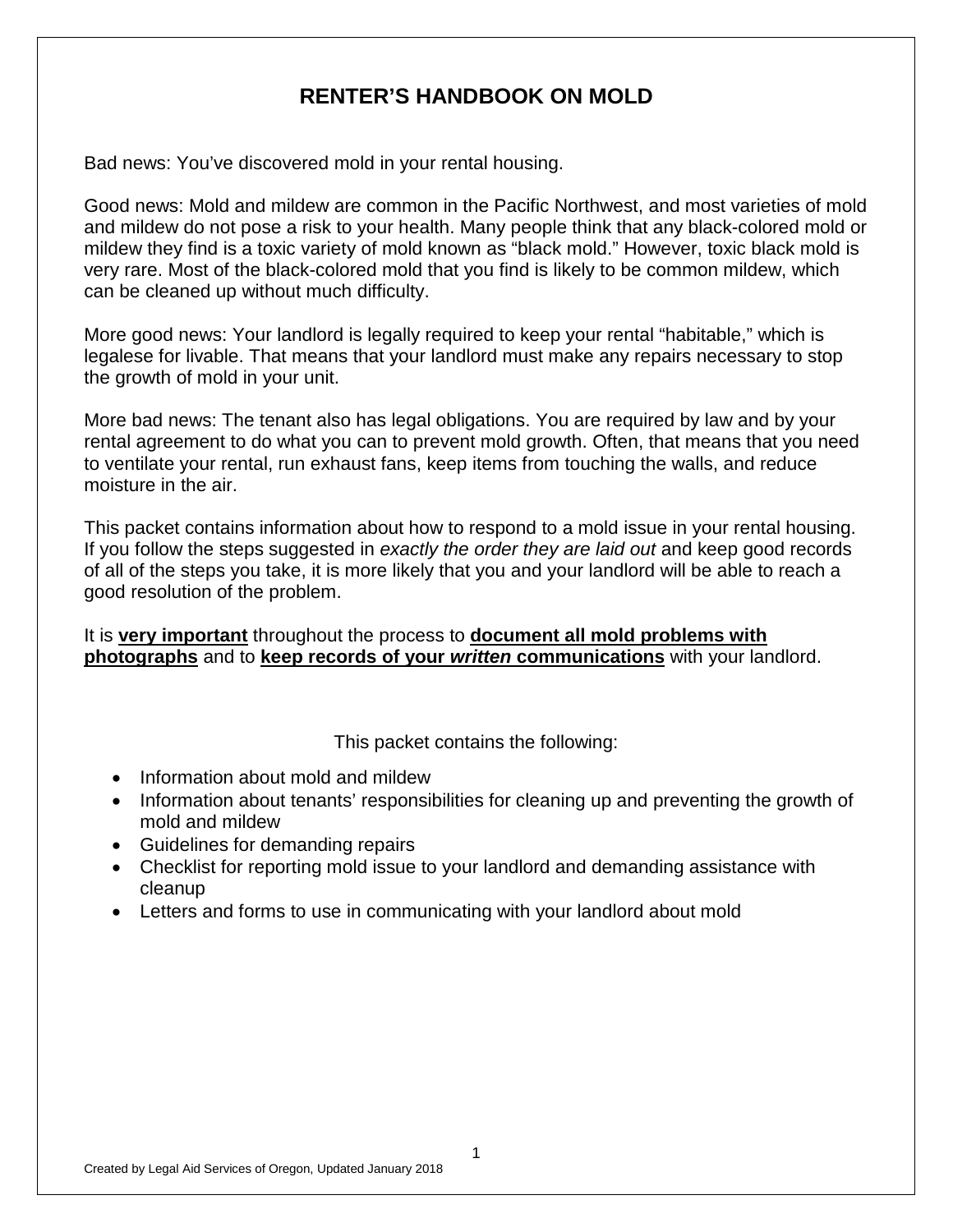#### **MOLD AND MILDEW INFORMATION**

- $\triangleright$  Mold and mildew grow in damp environments. Water can intrude into your rental through the outside – because of a leaking roof, pipes, or other problem with the building. Water can also build up from the inside, because of steam from showers, heat from cooking, and other normal activities.
- $\triangleright$  If there is water coming from the outside that needs to be fixed first. Once the problem has been fixed, then the inside needs to be dried out by using fans or a dehumidifier.
- $\triangleright$  If the moisture is coming from the inside, then it's important to improve air circulation by opening windows, using exhaust fans, and increasing the temperature inside. The humidity in your house should be under 50%.
- $\triangleright$  A common source of mold/ mildew is condensation. This happens when the outside is cold, the inside is warm, and there's a lot of moisture in the air. (Basically, winter in Oregon!) If conditions are right, water drops will form on the wall or window that is next to the cold air. Then, if the water isn't cleaned up, mold or mildew can grow on the wall, the window, or anything that comes in contact with the wall or window.
- $\triangleright$  For more information, visit:
	- o https://www.epa.gov/mold
	- o https://nepis.epa.gov/Exe/ZyPDF.cgi/P1009AZX.PDF?Dockey=P1009AZX.PDF
	- o https://portal.hud.gov/hudportal/documents/huddoc?id=DOC\_12335.pdf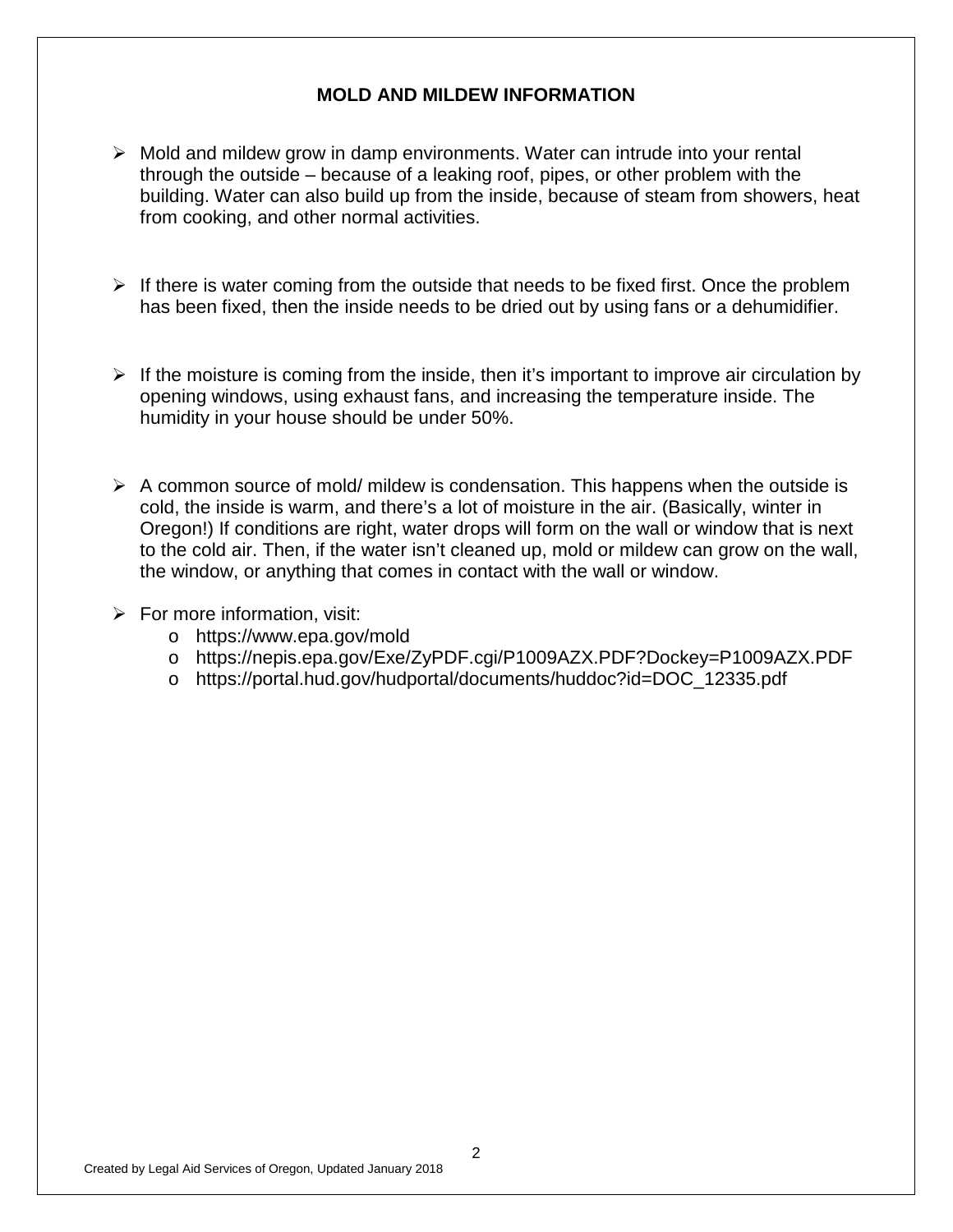# **TENANT'S RESPONSIBILITIES**

A tenant has certain responsibilities when mold/ mildew appears anywhere in the rental. The tenant should follow these three steps: Report; Respond, and Prevent.

# 1. Report

- $\triangleright$  The first step in responding to the mold problem is to report it to your landlord in writing as soon as you notice it. That way, there's a record of the issue. You can use Letter 1 (included in this packet) to notify your landlord of the mold/ mildew. Send the letter through regular mail (**not registered or certified mail, and not email**). Make sure to keep a copy of the letter for your records. You can ask the post office for a certificate of mailing to prove that you sent the letter.
- $\triangleright$  You should also take pictures of the mold and store them so that the date is recorded. If you take the pictures with a phone or digital camera, the date should be automatically recorded. Another way to record the date is to send an email to yourself with the photos as attachments. That way you can prove when the photos were taken. If you take the pictures with a conventional camera, make sure to keep the envelope from the photo developer, so you can prove when the phots were printed.
- $\triangleright$  If the mold/ mildew was caused by an obvious leak or other problem with the building, then your landlord must fix the problem. However, if the mold/ mildew growth is on an exterior wall (meaning a wall that has one side on the outside), a window, or an object touching an exterior wall or window (like a couch or a bed, or curtains) one source of the problem is probably condensation. The tenant should take the first step in responding to condensation.

# 2. Respond

- $\triangleright$  The second step is to clean up the mold.
- $\triangleright$  Cleaning up mold/ mildew is actually pretty simple. However, people with breathing problems, compromised immune systems (people with HIV/ AIDS, some cancers, and pregnant women), or severe allergies to mold should not participate in cleanup activities. If you have one of these health conditions, you should ask a friend, a family member, or your landlord for assistance in cleaning up the mold/ mildew. If you have a disability and your landlord refuses to help with cleanup, you can use Form C (included in this packet) to ask for a reasonable accommodation.

# $\triangleright$  Tips for clean-up:

- Use gloves when cleaning
- If there is a lot of mold/ mildew, tie a scarf or towel over your nose and mouth
- If possible, wear goggles or other eye protection while cleaning
- Take lots of breaks in areas with plenty of fresh air and ventilation
- $\triangleright$  If the mold/ mildew is on a hard surface (walls, windows, floors, doors) then you can use soap and warm water to clean it off. There are also commercial products available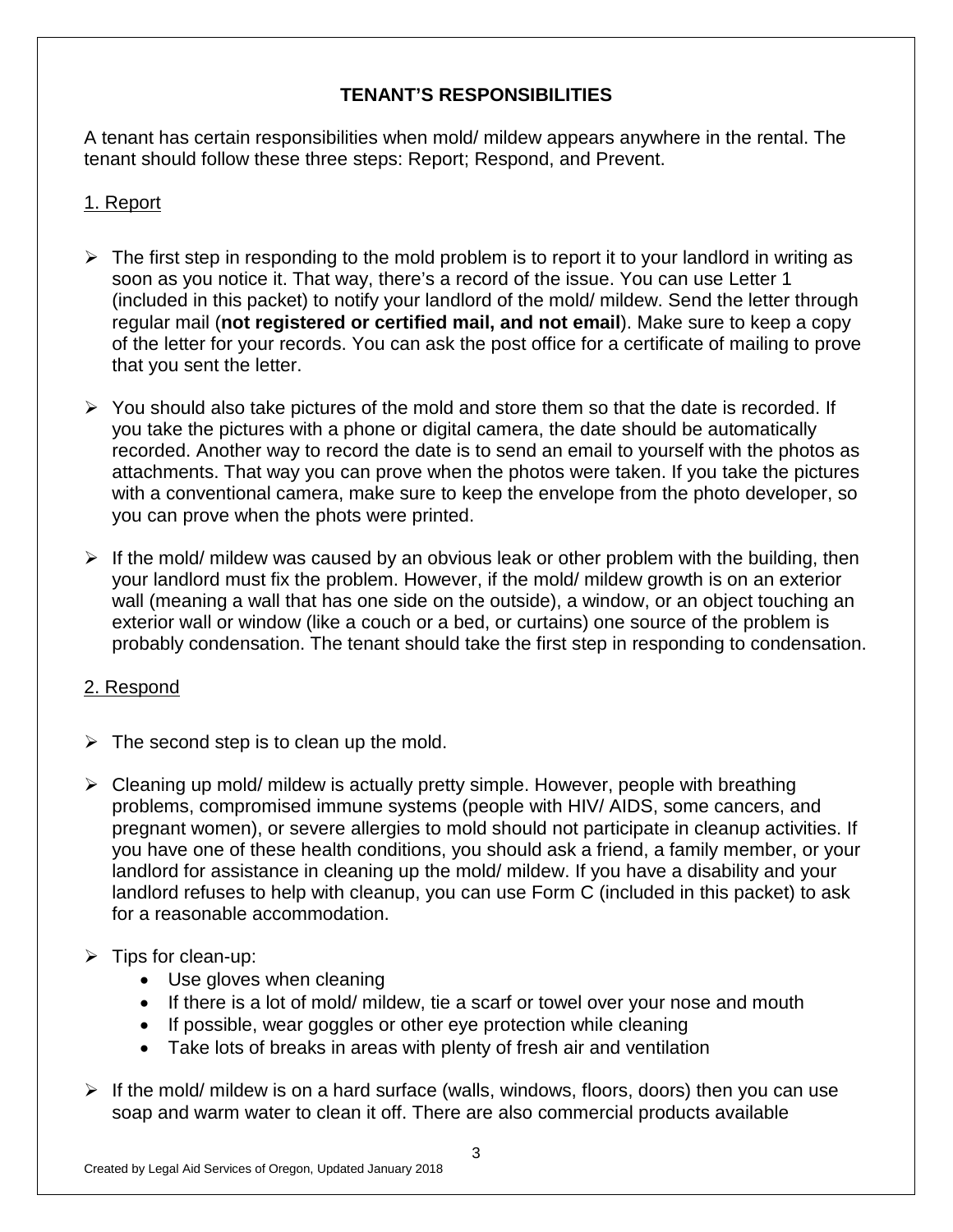specifically for mold. Just wipe the area down, throw out the sponge or rag you used for cleaning, and then (**this is important**) let the area dry. If necessary, put a heater or fan nearby to make sure that the area dries out.

- $\triangleright$  If the mold/ mildew is on something soft, like fabric or upholstery, you can wash the item in hot water and dry it thoroughly. If that's not possible, you can try wiping the item off and then drying the item out (for instance, use a hair dryer on furniture). That can be enough, if the mold/ mildew hasn't penetrated too deeply. However, in many cases, you may have to throw the item away.
- $\triangleright$  If mold/ mildew has penetrated an item so that you have to throw it away, use Form A (included in this packet) to make a record of the item or items and about how much money the item was worth. You should also take a photo of the item before you throw it away.
- $\triangleright$  If you believe that mold is in an area you can't reach for example, inside a wall, under the floor, or in a crawlspace – let your landlord know using Letter 1. It is the landlord's responsibility to clean those areas.

#### 3. Prevent

- $\triangleright$  Once vou've cleaned up the mold/ mildew and thrown out anything that was ruined, take these steps to help prevent a future build-up:
	- Keep your unit ventilated. Crack a window once a day. Run the exhaust fan when you take a shower and for at least 15-30 minutes after. If the exhaust fan doesn't work, tell your landlord **in writing**.
	- Keep your unit heated.
	- Move all furniture at least 2 inches away from the wall.
	- Run a towel along the bottom edge of every window at least once a week in winter to remove condensation.
	- If necessary, use a dehumidifier to reduce moisture in the air. (Ask your landlord to reimburse you for the cost. If the landlord refuses, you may be able to deduct the cost of a dehumidifier from the rent. **Read through all of the steps in the next section first!**)
- $\triangleright$  Once you have reported the mold/ mildew to your landlord, cleaned it up, and taken steps to prevent its re-growth, if the mold comes back it is your landlord's responsibility to fix the problem.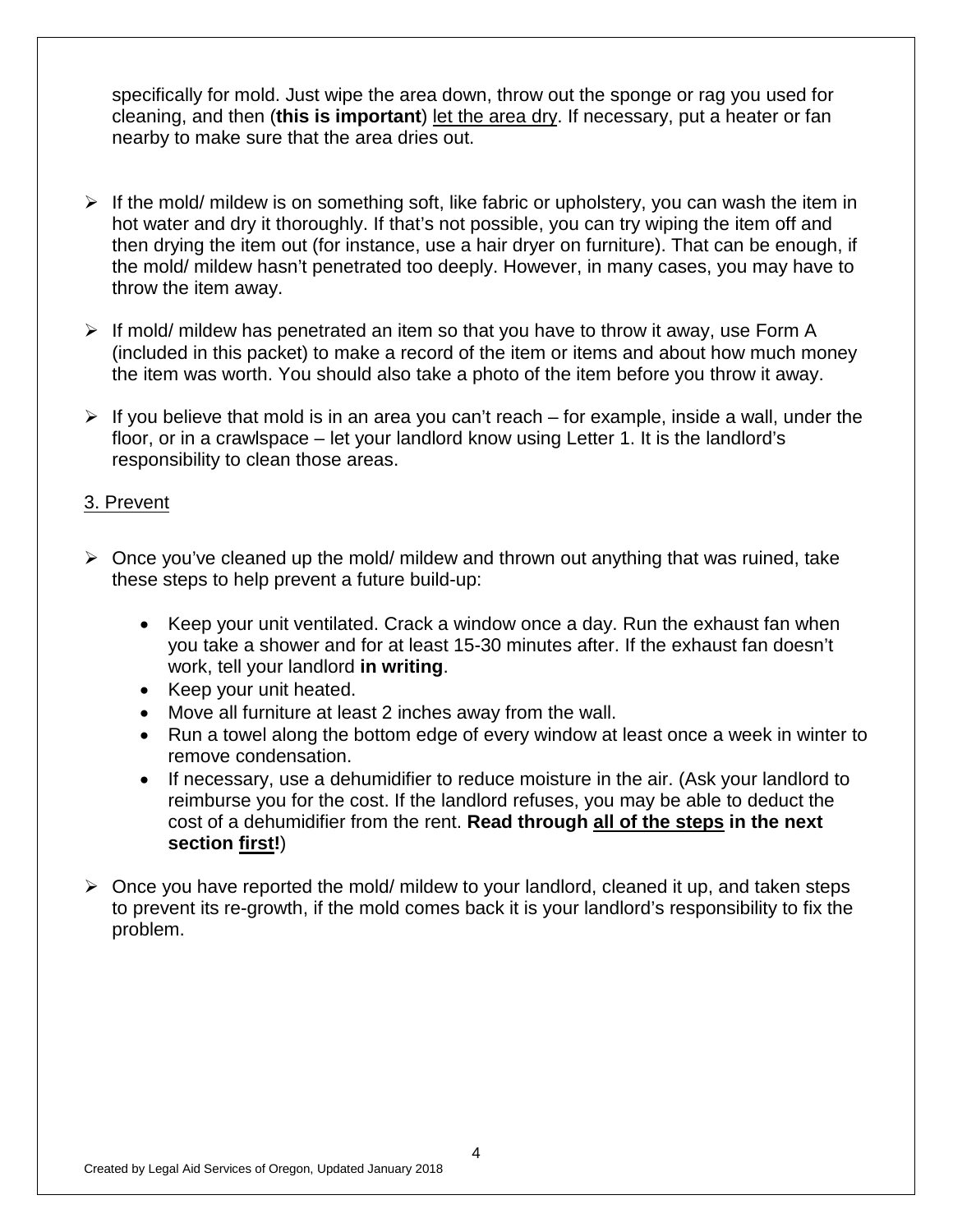# **GETTING REPAIRS MADE: STEP BY STEP**

If you continue to have mold issues after taking steps to clean up and prevent mold, or if there is water leaking in to your rental from outside, you need to ask your landlord to make repairs. Here are the steps to follow.

The most important thing to remember when asking your landlord for repairs is that you must make the request **in writing**. The law provides certain legal remedies to tenants, but they all require a tenant to be able to prove that a written complaint was made.

# Step One: Letter 1

If you've been using this packet all along, you should have already sent Letter 1 to notify your landlord of a mold problem. If you haven't notified your landlord in writing about the problem yet, do it *now*. Use Letter 1, or write your own. Any letter that you send must include these elements:

- Your name and address
- Landlord's name and address
- Date you're sending the letter
- Specific information about the problem
- Deadline for repairs at least ten days from the date of the letter

Either give the letter to your landlord personally or send it through regular first class mail – **NOT certified or registered mail**, as those can take much longer to arrive, and the landlord could refuse to sign for them. To prove you sent the letter, you can ask the post office for a certificate of mailing at the time that you send the letter. Be sure to **keep a copy** of the letter.

# Step Two: Photographs

Take pictures of the problem and save them somewhere safe. Either print them out or attach them to an email that you send to yourself.

# Step Three: Access for repairs

Give your landlord the time stated in your letter to make repairs. You must allow your landlord access to your rental to make the repairs. If you don't allow access, the landlord is not obligated to complete the repairs and could potentially terminate your rental agreement

# Step Four: Letter 2

If your landlord does not fix the problem on time, or if the repairs don't solve the problem, send Letter 2, included in this packet, or write your own. Your letter must include: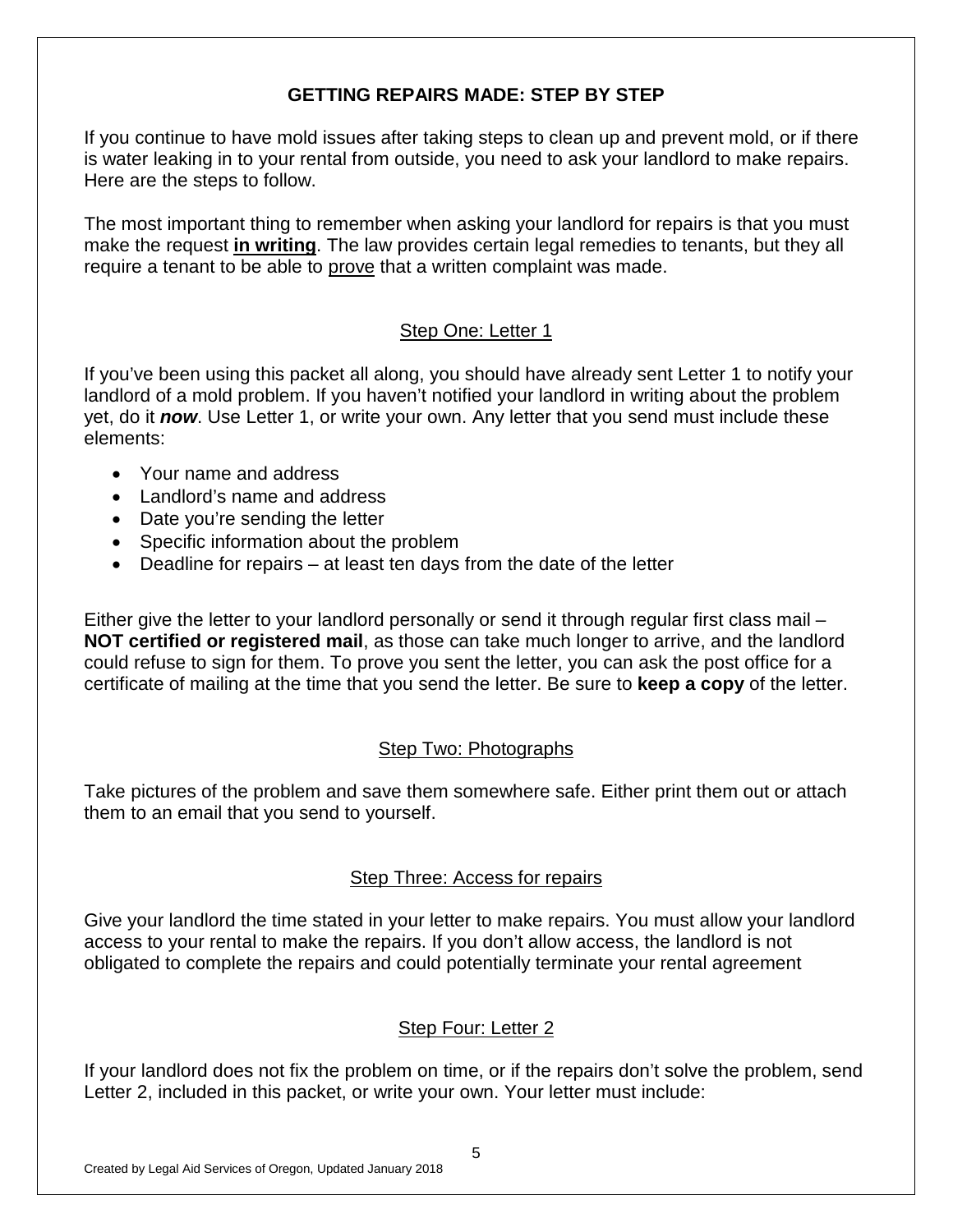- Your name and address
- Landlord's name and address
- Date you're sending the letter
- Date of Letter 1
- Specifics about the ongoing problem
- Statement that you will deduct money from the rent to pay for repairs or for a dehumidifier if the repairs are not complete within one week from the time you send Letter 2.

You can deduct up to \$300 from the rent to pay for minor repairs, including paying for a dehumidifier, but first you must tell your landlord **in writing**. *You CANNOT legally deduct for repairs without telling your landlord in writing first.* You also must give your landlord a receipt for any amount that you plan to deduct from the rent.

The law governing deductions for minor repairs is ORS 90.368. Oregon landlord-tenant laws are online at https://www.oregonlegislature.gov/bills\_laws/ors/ors090.html.

# Step Five: Reporting

If the minor repairs or the dehumidifier does not solve the problem, you should consider reporting the problem to local code enforcement. Many cities have a municipal code that requires landlords to maintain buildings according to a certain standard. You should look for code enforcement in your city, either by looking it up on the internet or calling your city hall to ask for help contacting code enforcement.

If a code inspector comes to the property, you must allow them to enter to examine the rental for mold. Ask for a copy of any report they produce and keep it with your records.

If your landlord is refusing to help or is saying that there is no problem, you can also consider hiring your own mold inspector. However, that can be expensive. If the inspector does find mold and concludes that it was not caused by you, you can deduct the cost of the inspection from the rent. But if the inspector does not find mold or concludes that it was caused by the tenant, you would have to pay for the inspection.

# Step Six: Alternate Housing

If your landlord is not fixing the problem and you believe that the mold is causing a serious threat to your health, safety, or property, you may need to temporarily move out of your rental. You should only do this if you have some kind of **written proof** that staying in your rental is dangerous to you or your family. That proof could be:

- A letter from a health care provider
- A report from code enforcement or another official agency
- A report from a private inspector

If you believe that you are in danger if you stay, you should send Letter 3 to your landlord. That letter gives you three options. You can: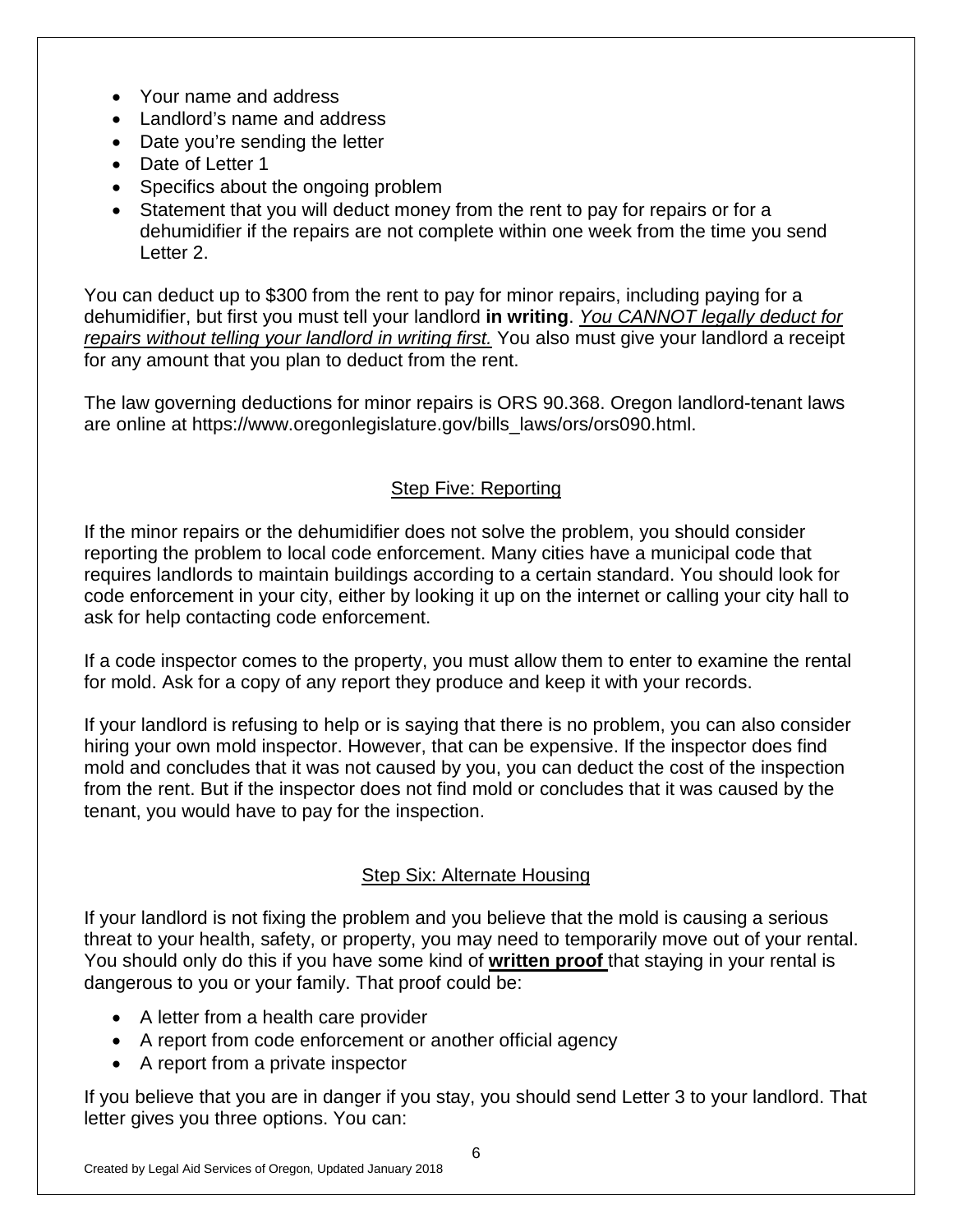- 1) Terminate your rental agreement with 48 hours' notice;
- 2) Move into a motel and deduct the cost of the motel from the rent; OR
- 3) Pay partial rent to make up for the reduced value of your rental.

Again, you **cannot** legally withhold rent using this option unless you have proof that you have given your landlord a written notice about the problem and told the landlord that you intend to withhold rent.

#### Step Seven: Legal Consequences

If you do end up withholding rent from your landlord, the landlord may issue you a nonpayment notice or a termination notice. If that happens, you should talk to a lawyer.

- $\triangleright$  For legal assistance, you can contact the Oregon State Bar's lawyer referral service at 800-452-7636.
- $\triangleright$  There is also information and assistance available to help you represent yourself in court. For more information, go to your county law library or visit http://www.courts.oregon.gov/help/Documents/civiltrialbrochure.pdf .

Whatever option you choose, it's important that you respond to the notice as soon as possible. After the deadline in the termination notice passes, your landlord can take you to court to try to evict you. BUT, if you have followed these steps **exactly** and **kept copies of all of the required paperwork**, you should be able to prove that you deducted rent as allowed by law. This will be a legal defense against an eviction.

- $\triangleright$  If your landlord sends you a nonpayment notice, you should respond in writing. Explain that you withheld rent as permitted by law, and that you've provided written repair requests before withholding rent. If possible, let the landlord know that you still have the rent that you withheld.
- $\triangleright$  If you withheld rent to pay for minor repairs or the cost of alternate housing, provide your landlord with copies of your receipts.
- $\triangleright$  If your landlord decides to take you to court, you will receive a summons. It's very important that you show up to court on the date and time stated in the summons. If you don't show up, your landlord will win automatically.
- $\triangleright$  If you and your landlord can't come to an agreement at the first appearance, you must ask for a trial. To ask for a trial, you'll need to file an answer with the court and either pay a filing fee or apply for a fee waiver.
- $\triangleright$  It's a good idea to have an attorney for your trial, if possible. You can contact the Oregon State Bar at 800-452-7636.
- $\triangleright$  Be prepared to present copies of the letters you sent your landlord requesting repairs, and any receipts, to the judge at trial.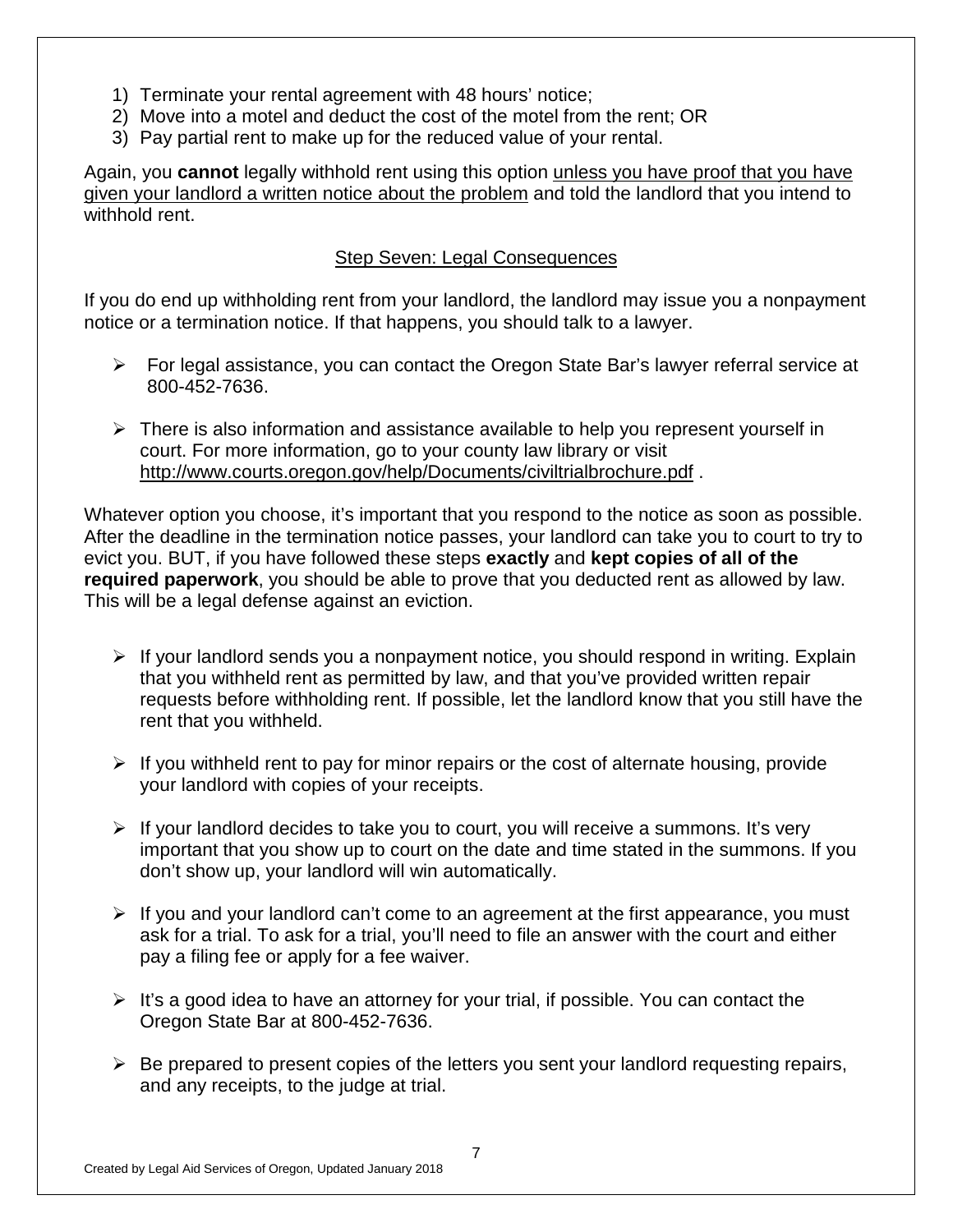# OTHER LEGAL OPTIONS

Tenants also have the legal right to sue their landlords for reduced rental value if the rental has been in poor condition for a long time. There are two ways that a tenant can do this:

- $\triangleright$  As a counterclaim in an eviction
- $\triangleright$  As an independent lawsuit

### Counter claim:

If your landlord is trying to evict you and you are asking for a trial, you can also file a **counterclaim** against the landlord. In the counterclaim, you can ask for the court to order the landlord to pay you back for the excess rent the landlord charged for a rental that wasn't livable.

If you decide to file a counterclaim, keep in mind that the court can order you to pay the full rent into court while the case is going on. This means that, if you're being evicted for nonpayment of rent and you don't have the money to pay the rent, you may not be able to bring a counterclaim.

#### Independent lawsuit:

You don't have to wait for an eviction case to try to get back some of the rent that you paid to your landlord. You can also file your own lawsuit. Depending on how much of the rent you think you should get back, you can sue in small claims court. Small claims court is a simplified process for people who don't have lawyers to sue for up to \$10,000. If you want more information about suing in small claims court, go to www.oregonrentersrights.org or call Legal Aid at (503) 224-4086 and ask for a copy of our Renter's Handbook on Small Claims Court. You may also find additional information on Oregon State Bar's website at: http://www.osbar.org/public/legalinfo/1061\_SmallClaims.htm.

You don't have to sue in small claims court. If you want to sue your landlord for more than \$750, you can sue in regular civil court. That process is more complicated, and you will probably need a lawyer to help you.

No matter how you decide to try to get back money for reduced rental value, you should be prepared to prove that the rental was in such bad condition that you shouldn't have to pay full rent. If you've followed the steps in this booklet, you should have plenty of evidence, like:

- Photos of the problems
- Written repair requests to the landlord
- Letters or other papers from health care providers about the problems
- Reports from building inspectors, code inspectors, or public housing inspectors
- Eyewitness testimony from you, your family, or friends about the condition of the rental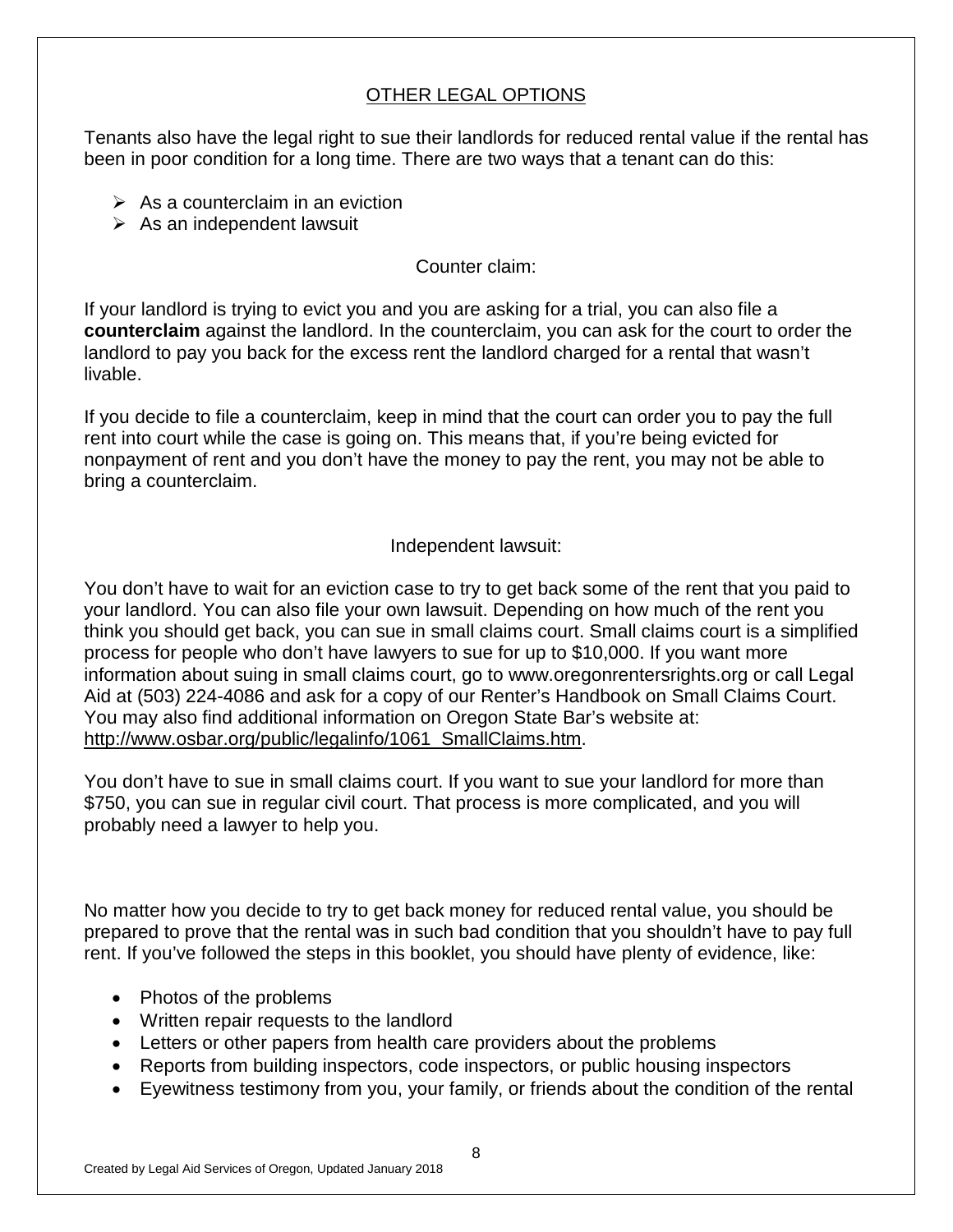# **MOLD CHECKLIST FOR TENANTS**

Note: Access to a camera or cameraphone will be necessary to complete these steps

| <b>TENANT INFORMATION</b>                                 |  |  |
|-----------------------------------------------------------|--|--|
| Name of tenant:                                           |  |  |
| Address of unit:                                          |  |  |
| Name of landlord<br>or property<br>management<br>company: |  |  |
| Date of move in:                                          |  |  |
| Date of first report<br>of mold:                          |  |  |

# **CHECKLIST**

| Task                                                                                                                           | Date completed | Location of<br>documentation |
|--------------------------------------------------------------------------------------------------------------------------------|----------------|------------------------------|
| Document mold with photos                                                                                                      |                |                              |
| Locate and photograph any areas<br>of water intrusion from outside<br>(holes in roof, cracks in walls,<br>broken window, etc.) |                |                              |
| Check bathroom exhaust fan                                                                                                     |                |                              |
| Identify any property at risk of<br>damage or that has been<br>damaged and document with<br>photos                             |                |                              |
| List all property damage on Form<br>A                                                                                          |                |                              |
| Move all furniture at least 2<br>inches away from walls                                                                        |                |                              |
| Dry interior windows to remove<br>condensation                                                                                 |                |                              |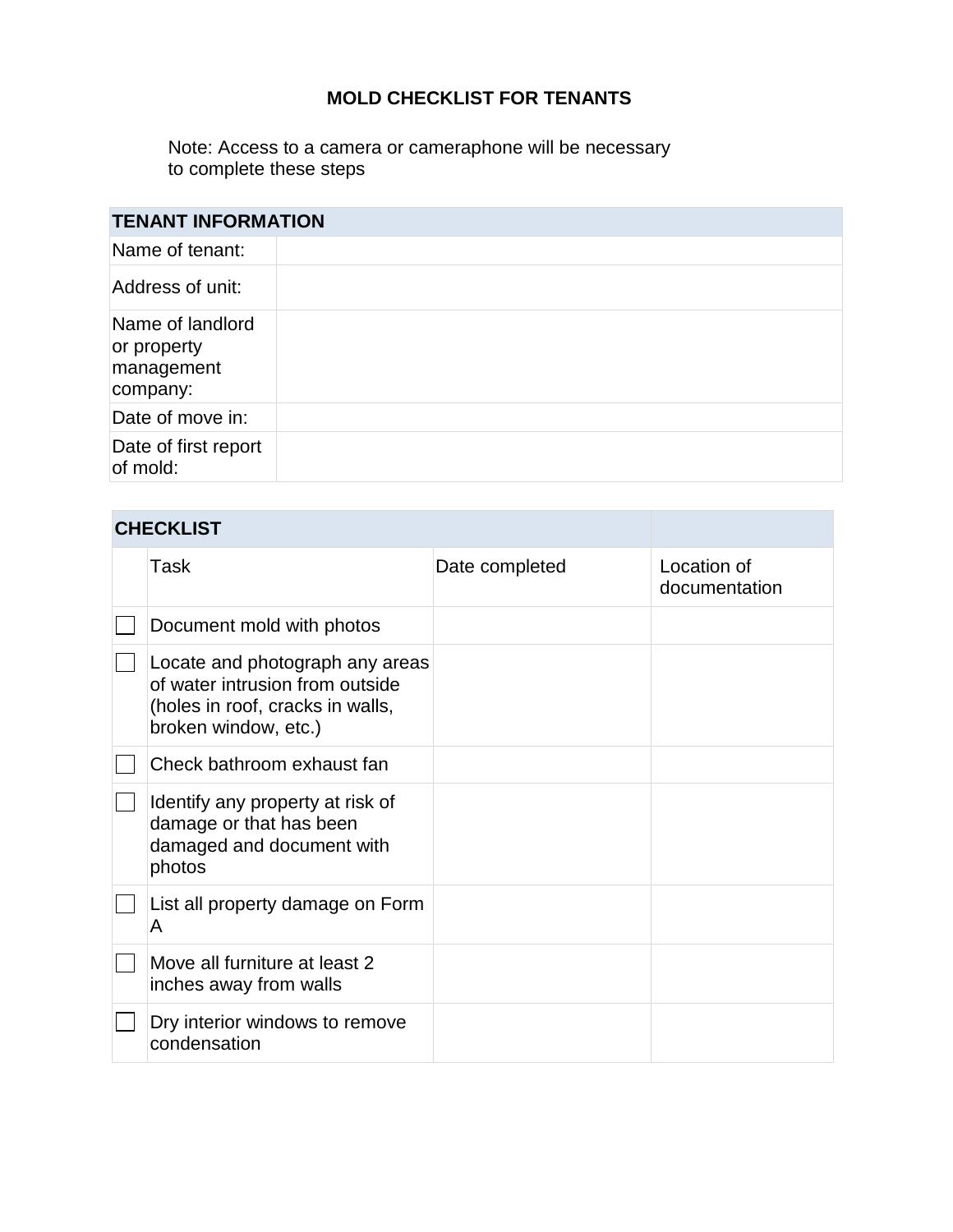| Notify landlord/ property manager<br>in writing with Letter 1. Keep a<br>copy of the letter. |  |
|----------------------------------------------------------------------------------------------|--|
| Clean all hard surfaces with soap<br>and water. Wash all washable<br>items in hot water.     |  |
| Photograph area after cleaning.                                                              |  |
| Photograph area after landlord<br>entry to repair                                            |  |
| Photograph reappearance of<br>mold                                                           |  |
| Notify landlord with Letter 2.<br>Keep a copy of the letter.                                 |  |
| If applicable, contact health care<br>provider                                               |  |
| Contact local code enforcement                                                               |  |
| Purchase dehumidifier, save<br>receipt, deduct cost from rent<br>using Form B                |  |
| Document second repair attempt,<br>if applicable                                             |  |
| Photograph reappearance of<br>mold                                                           |  |
| Send Letter 3. Keep a copy of<br>the letter.                                                 |  |
| If no response, contact attorney                                                             |  |

| <b>NOTES &amp; ADDITIONAL INFO:</b> |  |
|-------------------------------------|--|
| Agencies<br>contacted:              |  |
| Dates/ times of<br>landlord contact |  |
| Health symptoms:                    |  |
| Other notes:                        |  |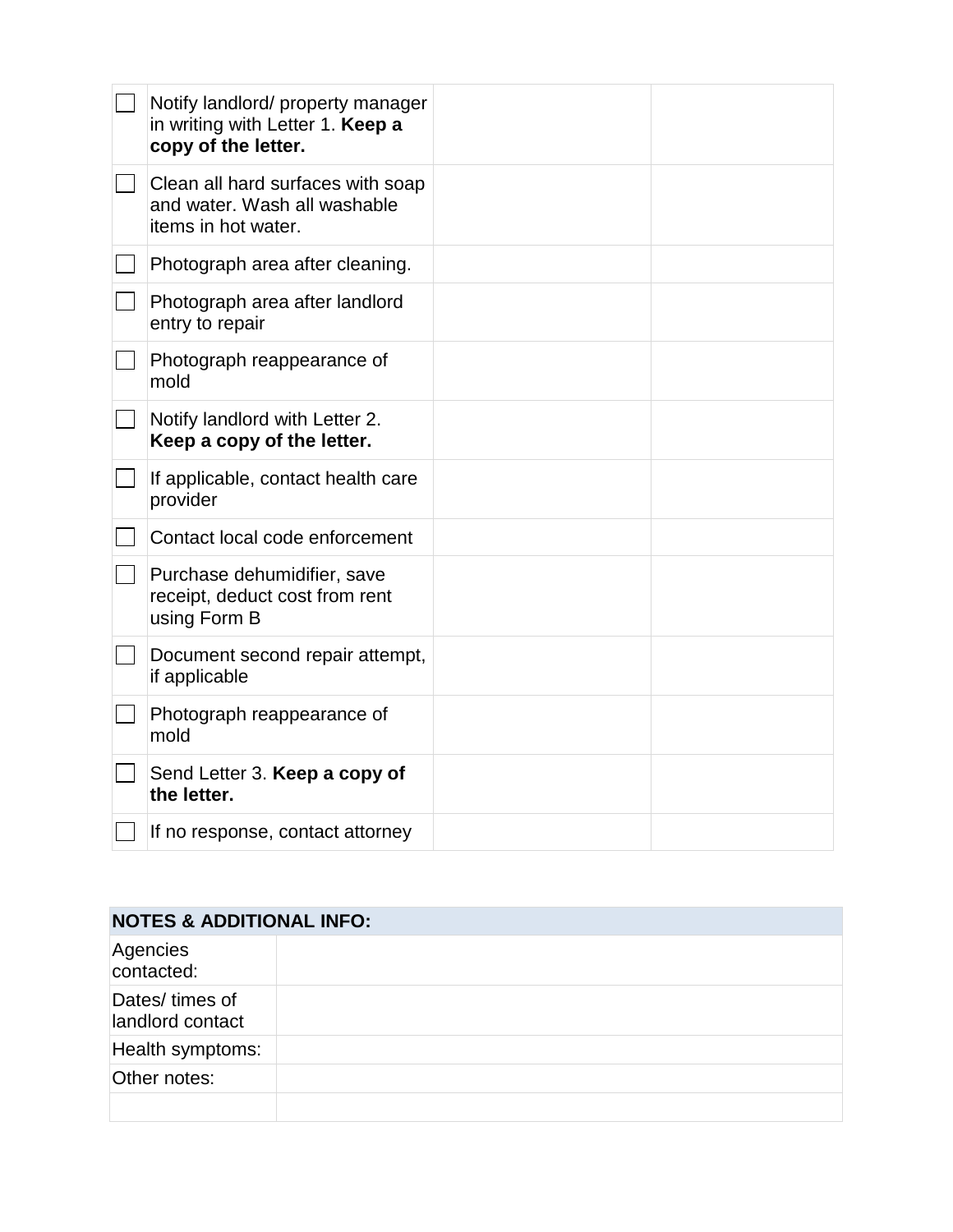# **Letter 1**

Date: \_\_\_\_\_\_\_\_\_\_\_\_\_\_\_\_\_\_\_\_\_\_\_\_\_\_\_\_

Dear Landlord:

I am writing to notify you of a serious mold problem in my rental unit. I have identified mold growing in the following locations:

\_\_\_\_\_\_\_\_\_\_\_\_\_\_\_\_\_\_\_\_\_\_\_\_\_\_\_\_\_\_\_\_\_\_\_\_\_\_\_\_\_\_\_\_\_\_\_\_\_\_\_\_\_\_\_\_\_\_\_\_\_\_\_\_\_\_\_\_\_\_ \_\_\_\_\_\_\_\_\_\_\_\_\_\_\_\_\_\_\_\_\_\_\_\_\_\_\_\_\_\_\_\_\_\_\_\_\_\_\_\_\_\_\_\_\_\_\_\_\_\_\_\_\_\_\_\_\_\_\_\_\_\_\_\_\_\_\_\_\_\_ \_\_\_\_\_\_\_\_\_\_\_\_\_\_\_\_\_\_\_\_\_\_\_\_\_\_\_\_\_\_\_\_\_\_\_\_\_\_\_\_\_\_\_\_\_\_\_\_\_\_\_\_\_\_\_\_\_\_\_\_\_\_\_\_\_\_\_\_\_ \_\_\_\_\_\_\_\_\_\_\_\_\_\_\_\_\_\_\_\_\_\_\_\_\_\_\_\_\_\_\_\_\_\_\_\_\_\_\_\_\_\_\_\_\_\_\_\_\_\_\_\_\_\_\_\_\_\_\_\_\_\_\_\_\_\_\_\_\_\_

I have already taken the following steps to remedy the problem, but the mold is still there:

- Moved items away from the wall
- Dried condensation on interior windows
- Run the bathroom fan

I know that an untreated mold infestation can create structural damage, property damage, and health problems. Accordingly, I am requesting that you help to resolve this issue as quickly as possible. The following personal property has already been damaged by the mold:

\_\_\_\_\_\_\_\_\_\_\_\_\_\_\_\_\_\_\_\_\_\_\_\_\_\_\_\_\_\_\_\_\_\_\_\_\_\_\_\_\_\_\_\_\_\_\_\_\_\_\_\_\_\_\_\_\_\_\_\_\_\_\_\_\_\_\_\_\_\_ \_\_\_\_\_\_\_\_\_\_\_\_\_\_\_\_\_\_\_\_\_\_\_\_\_\_\_\_\_\_\_\_\_\_\_\_\_\_\_\_\_\_\_\_\_\_\_\_\_\_\_\_\_\_\_\_\_\_\_\_\_\_\_\_\_\_\_\_\_\_

\_\_\_\_\_\_\_\_\_\_\_\_\_\_\_\_\_\_\_\_\_\_\_\_\_\_\_\_\_\_\_\_\_\_\_\_\_\_\_\_\_\_\_\_\_\_\_\_\_\_\_\_\_\_\_\_\_\_\_\_\_\_\_\_\_\_\_\_\_\_

Please contact me by \_\_\_\_\_\_\_\_\_\_\_\_\_\_\_\_\_\_\_\_\_\_\_\_\_\_\_\_\_\_\_\_\_(10 days from date of letter) and provide repairs no later than \_\_\_\_\_\_\_\_\_\_\_\_\_\_\_\_\_\_\_\_\_\_\_\_\_\_\_\_\_(14 days from date of letter).

I know that ORS 90.385 does not permit a landlord to retaliate against a tenant who requests repairs.

Thank you,

\_\_\_\_\_\_\_\_\_\_\_\_\_\_\_\_\_\_\_\_\_\_\_\_\_\_\_\_\_\_\_\_\_\_\_\_\_\_\_\_\_ (tenant name)

\_\_\_\_\_\_\_\_\_\_\_\_\_\_\_\_\_\_\_\_\_\_\_\_\_\_\_\_\_\_\_\_\_\_\_\_\_\_\_\_\_ (tenant address)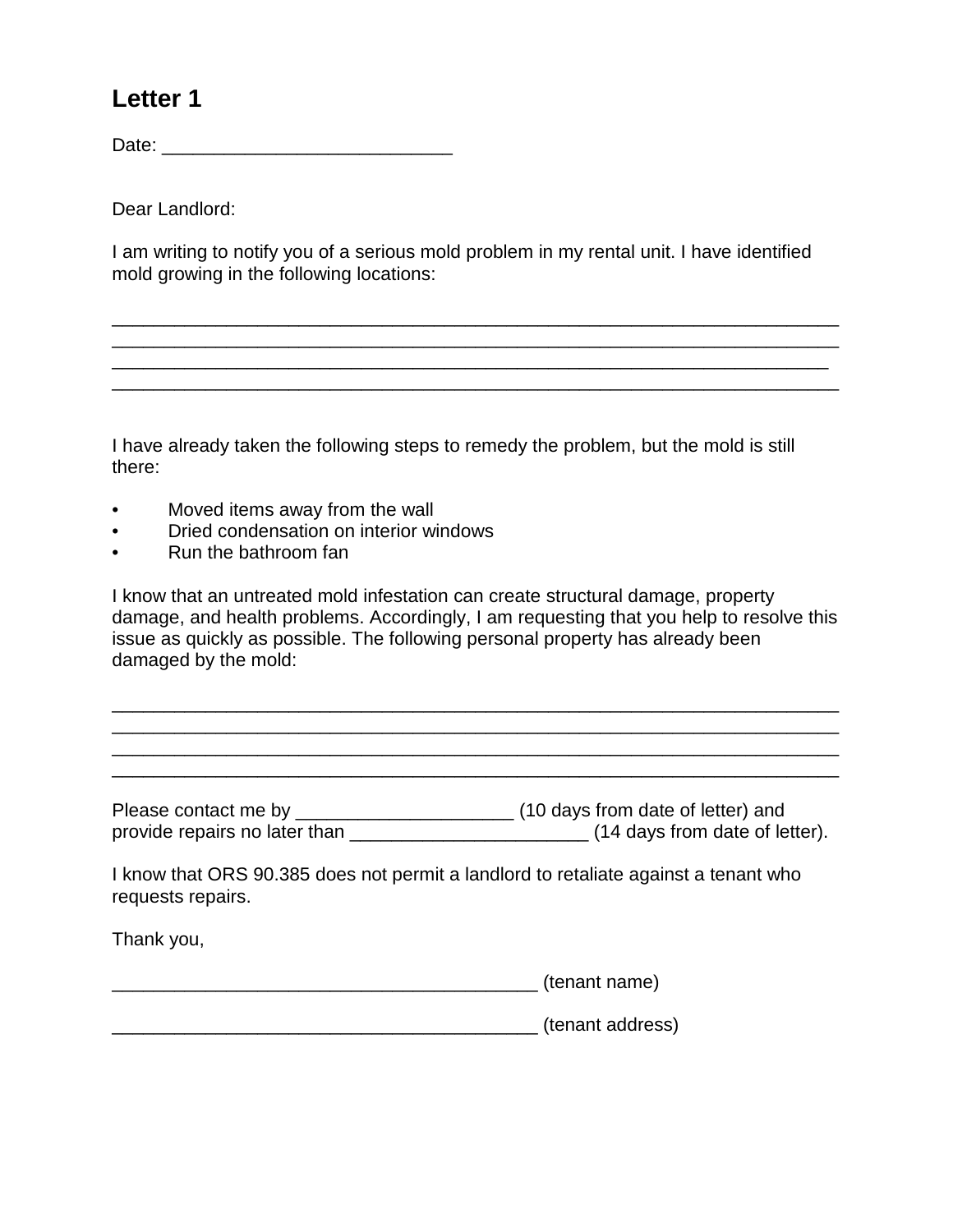# **Letter 2**

Date:  $\Box$ 

Dear Landlord:

I wrote to you on \_\_\_\_\_\_\_\_\_\_\_\_\_\_\_\_\_to notify you of a serious mold problem in my rental unit. However, the problem has not been solved. I have identified mold regrowth in the following locations:

\_\_\_\_\_\_\_\_\_\_\_\_\_\_\_\_\_\_\_\_\_\_\_\_\_\_\_\_\_\_\_\_\_\_\_\_\_\_\_\_\_\_\_\_\_\_\_\_\_\_\_\_\_\_\_\_\_\_\_\_\_\_\_\_\_\_\_\_\_\_\_\_\_\_\_

\_\_\_\_\_\_\_\_\_\_\_\_\_\_\_\_\_\_\_\_\_\_\_\_\_\_\_\_\_\_\_\_\_\_\_\_\_\_\_\_\_\_\_\_\_\_\_\_\_\_\_\_\_\_\_\_\_\_\_\_\_\_\_\_\_\_\_\_\_\_\_\_\_\_\_

\_\_\_\_\_\_\_\_\_\_\_\_\_\_\_\_\_\_\_\_\_\_\_\_\_\_\_\_\_\_\_\_\_\_\_\_\_\_\_\_\_\_\_\_\_\_\_\_\_\_\_\_\_\_\_\_\_\_\_\_\_\_\_\_\_\_\_\_\_\_\_\_\_\_\_

\_\_\_\_\_\_\_\_\_\_\_\_\_\_\_\_\_\_\_\_\_\_\_\_\_\_\_\_\_\_\_\_\_\_\_\_\_\_\_\_\_\_\_\_\_\_\_\_\_\_\_\_\_\_\_\_\_\_\_\_\_\_\_\_\_\_\_\_\_\_\_\_\_\_\_

\_\_\_\_\_\_\_\_\_\_\_\_\_\_\_\_\_\_\_\_\_\_\_\_\_\_\_\_\_\_\_\_\_\_\_\_\_\_\_\_\_\_\_\_\_\_\_\_\_\_\_\_\_\_\_\_\_\_\_\_\_\_\_\_\_\_\_\_\_\_\_\_\_\_\_

\_\_\_\_\_\_\_\_\_\_\_\_\_\_\_\_\_\_\_\_\_\_\_\_\_\_\_\_\_\_\_\_\_\_\_\_\_\_\_\_\_\_\_\_\_\_\_\_\_\_\_\_\_\_\_\_\_\_\_\_\_\_\_\_\_\_\_\_\_\_\_\_\_\_\_

Because of the risk the mold poses to my health and to my property, I have informed the following authorities or agencies about the problem:

ORS 90.368 permits a tenant to repair habitability problems that cost less than \$300 and deduct the cost from the rent. With this letter, I am notifying you that if you do not solve the problem by \_\_\_\_\_\_\_\_\_\_\_\_(10 days from date of letter) I will purchase a dehumidifier, retain the receipt, and deduct the cost from the rent. If that does not solve the problem, I will pursue other legal options as permitted by ORS 90.360 or 90.365.

If my property is damaged as a result of the mold, I have the right to seek reimbursement from you in small claims court.

Thank you,

\_\_\_\_\_\_\_\_\_\_\_\_\_\_\_\_\_\_\_\_\_\_\_\_\_\_\_\_\_\_\_\_\_\_\_\_\_\_\_\_\_ (tenant name)

\_\_\_\_\_\_\_\_\_\_\_\_\_\_\_\_\_\_\_\_\_\_\_\_\_\_\_\_\_\_\_\_\_\_\_\_\_\_\_\_\_ (tenant address)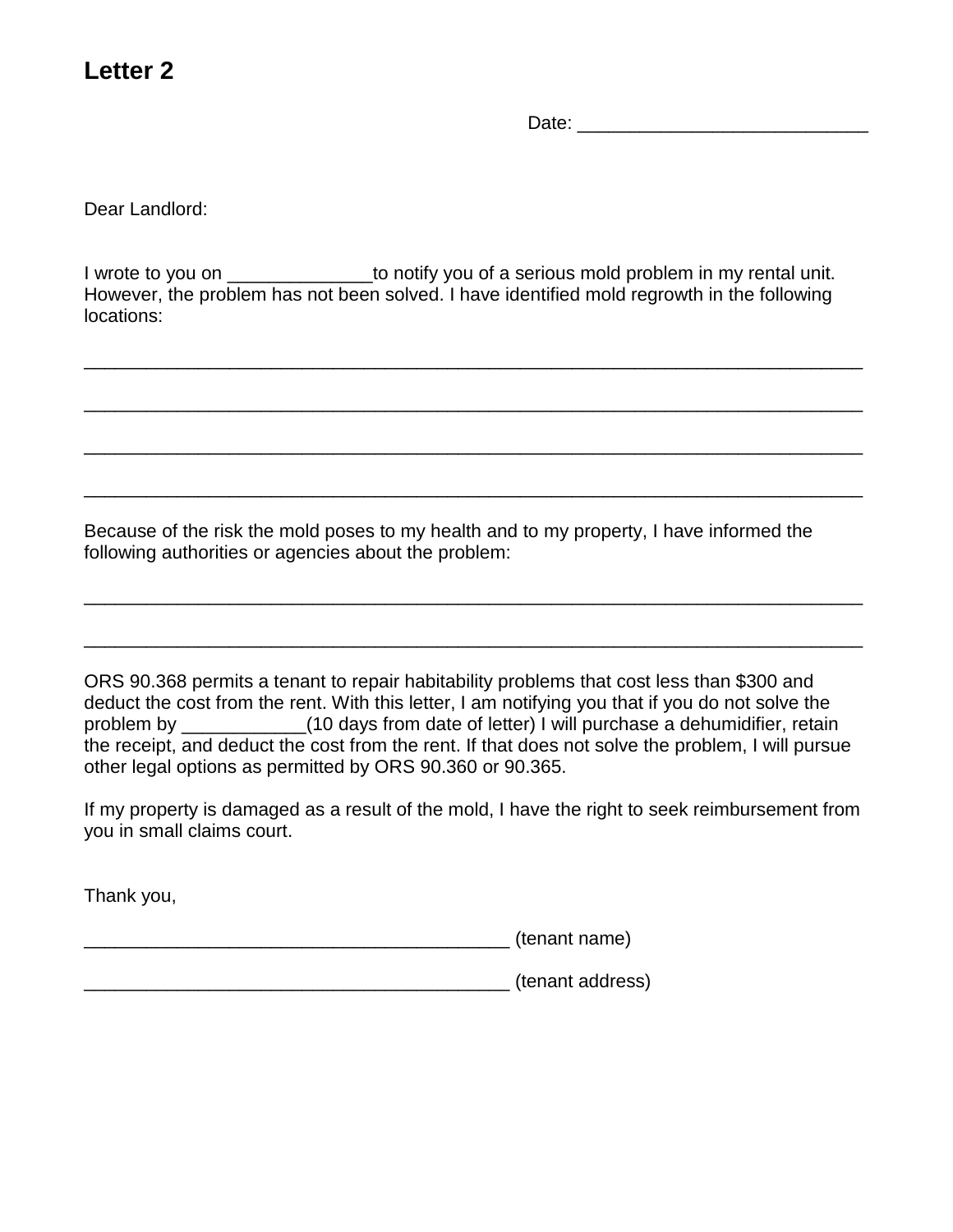# **Letter 3**

Date:  $\Box$ 

Dear Landlord:

I wrote to you on \_\_\_\_\_\_\_\_\_\_\_\_\_\_\_\_ and \_\_\_\_\_\_\_\_\_\_\_\_\_\_\_\_ to notify you of a serious mold problem in my rental unit. The problem has not been solved.

The ongoing mold infestation represents a serious risk to my health, safety, and/ or property and places you in violation of the rental agreement and ORS 90.320. I have provided you with reasonable time and reasonable access to fix the problem. If repairs are not complete by \_\_\_\_\_\_\_\_\_\_\_\_\_\_\_\_\_\_ (at least 3 days from date of letter) I am notifying you that I will seek the following remedy or remedies as permitted by ORS 90.365:

[ ] Terminate the rental agreement

[ ] Recover damages for diminished rental value of the unit and deduct damages from the rent

[] Procure substitute housing until the problem is solved. I will be excused from paying rent during this period and can recover any cost in excess of the rent as damages.

Thank you,

\_\_\_\_\_\_\_\_\_\_\_\_\_\_\_\_\_\_\_\_\_\_\_\_\_\_\_\_\_\_\_\_\_\_\_\_\_\_\_\_\_ (tenant name)

\_\_\_\_\_\_\_\_\_\_\_\_\_\_\_\_\_\_\_\_\_\_\_\_\_\_\_\_\_\_\_\_\_\_\_\_\_\_\_\_\_ (tenant address)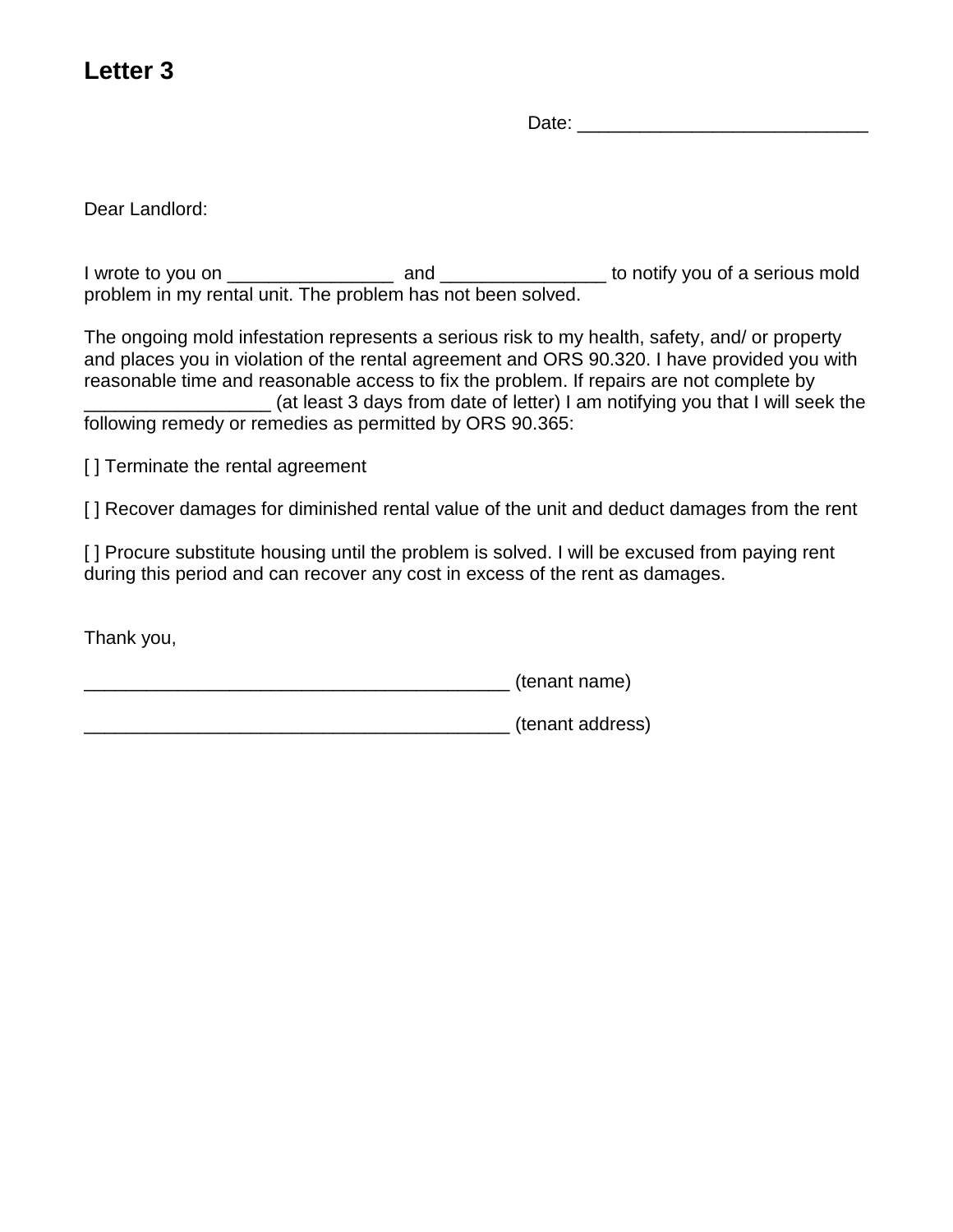# **Form A**

| PROPERTY DAMAGE ITEMIZED LIST |                  |                   |
|-------------------------------|------------------|-------------------|
| Item                          | Damage described | Approximate value |
|                               |                  |                   |
|                               |                  |                   |
|                               |                  |                   |
|                               |                  |                   |
|                               |                  |                   |
|                               |                  |                   |
|                               |                  |                   |
|                               |                  |                   |
|                               |                  |                   |
|                               |                  |                   |
|                               |                  |                   |
|                               |                  |                   |
|                               |                  |                   |
|                               |                  |                   |
|                               |                  |                   |
|                               |                  |                   |
|                               |                  |                   |
|                               |                  |                   |
|                               |                  |                   |
|                               |                  |                   |
|                               |                  |                   |
|                               |                  |                   |
|                               |                  |                   |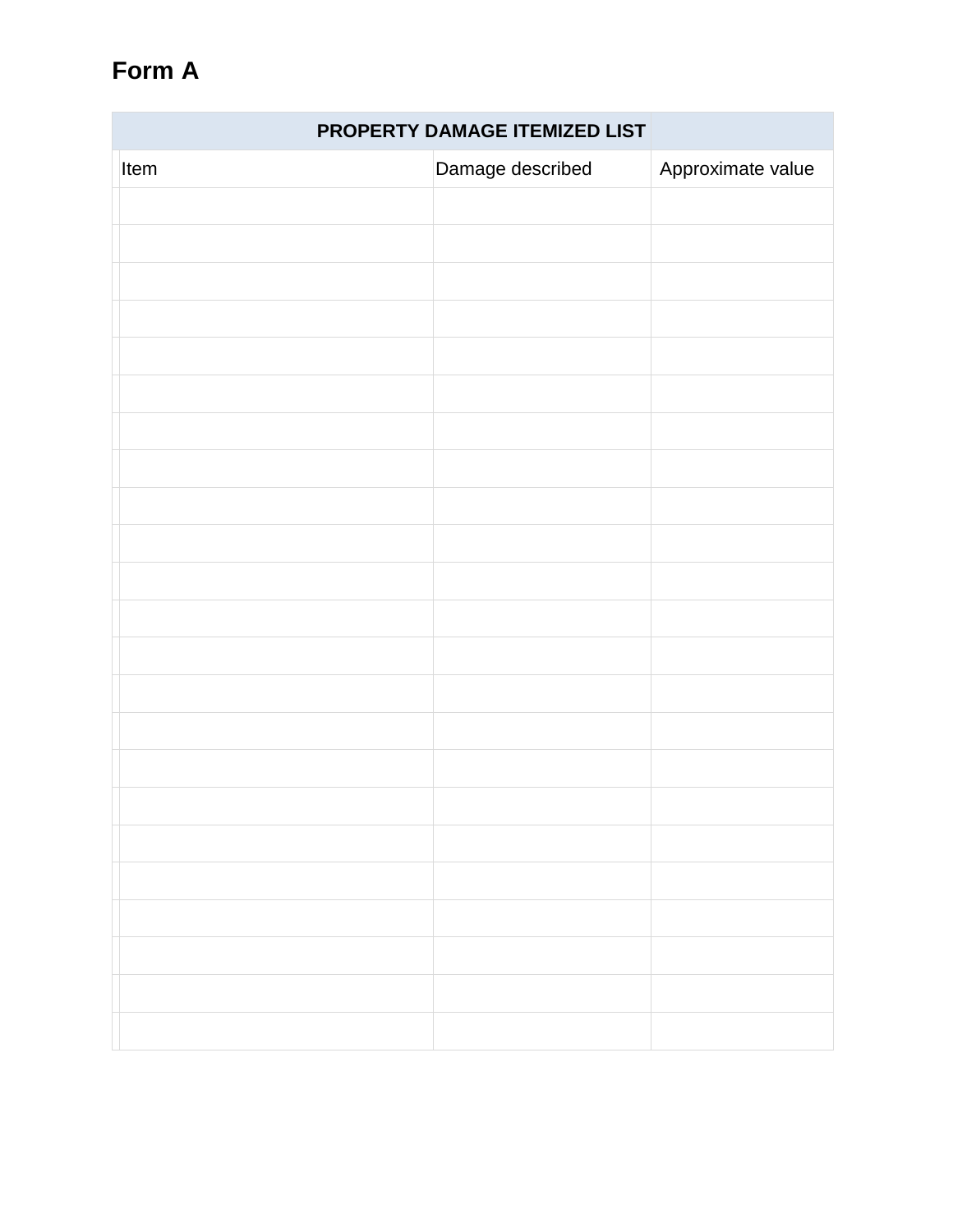# **NOTIFICATION OF RENT WITHHOLDING ORS 90.368**

| ORS 90.368 permits a tenant to deduct up to \$300 from the rent for repair of minor          |  |
|----------------------------------------------------------------------------------------------|--|
| habitability defects. On __________________________________(date of Letter 2) I informed you |  |
| that if the mold problem in my unit was not solved I would purchase a dehumidifier to        |  |
| address the problem. On _____________________________(date of purchase) I bought a           |  |
|                                                                                              |  |
| receipt is attached to this notice.                                                          |  |
|                                                                                              |  |
| I am therefore deducting \$ ____________________________(cost of dehumidifier) from my       |  |
| rent for this month. I am enclosing payment for \$ _________________________(monthly         |  |
| rent minus cost of dehumidifier).                                                            |  |

Thank you,

| (Tenant name)    |
|------------------|
| (Tenant address) |